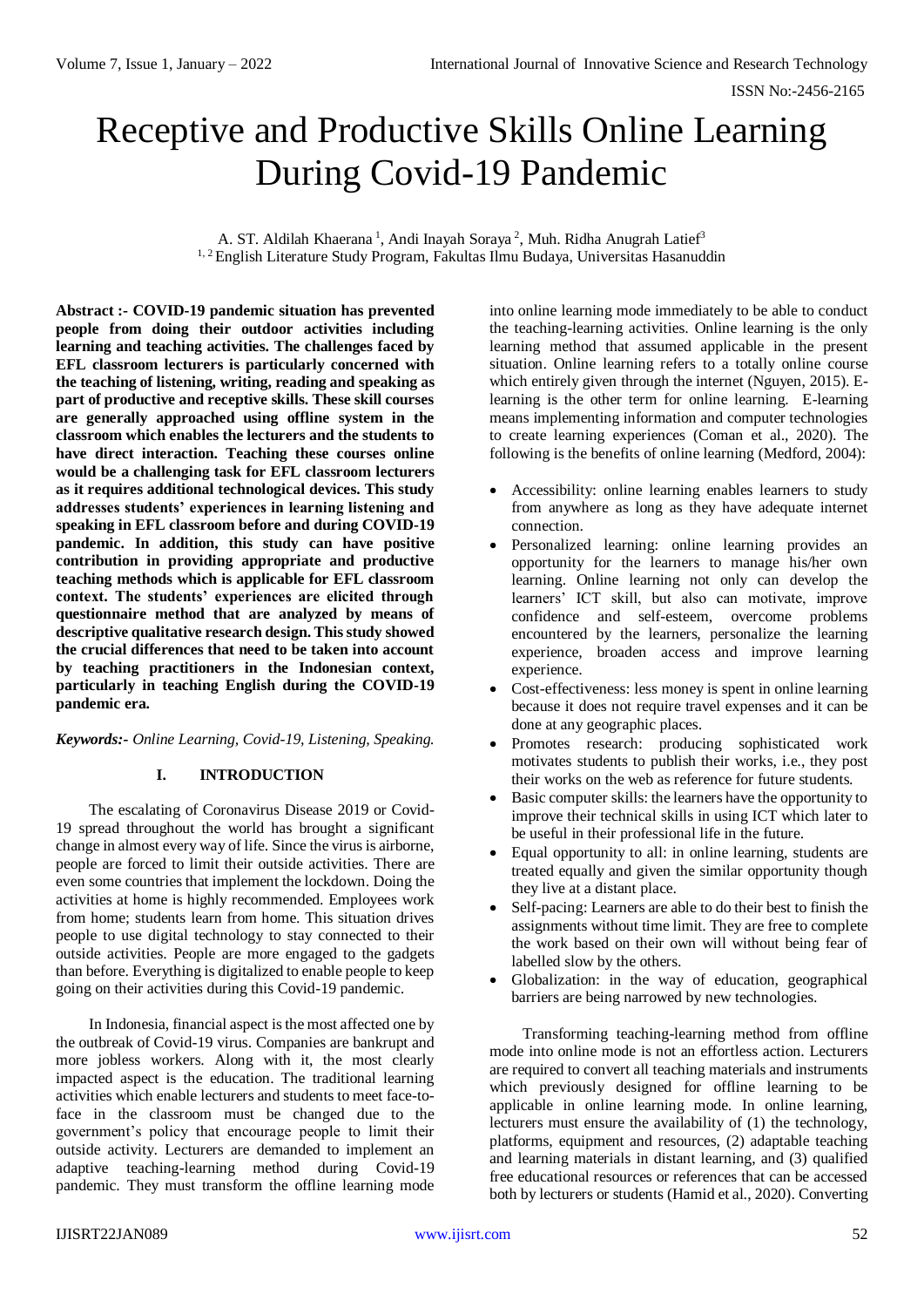teaching-learning method from offline to online learning mode requires the application of technology. Ensuring the availability of appropriate platforms for online learning, the lecturers commonly use virtual meeting application to conduct the virtual class. Basically, virtual class is similar with physical classroom. It was equipped with audio, video, text chat, interactive whiteboard, and screen sharing (Yilmaz, 2015) (Al-Nuaim, 2012). Only, the difference is on the use of devices as the media to perform the virtual class.

For the developed countries, technology is no longer their main issue due to the sophisticated technology system that they own for years. But for a developing country such as Indonesia, technology is surely need to be highlighted in this current situation of Covid-19 pandemic. For instance, internet connection is the main element that should be available to support online learning. To conduct an online learning activity, the primary needs of it, is the adequate internet access and network connection (Nugroho et al., 2020) In fact, there are many students in Indonesia, particularly those who live in rural areas who cannot access or get the satisfactory internet connection. The following are the lacks of disadvantages of online learning (Efriana, 2021) :

- 1. Lack of learning tools such as students' parents and students do not have computer or android equipped mobile phone.
- 2. Spending more cost for internet quota. This certainly is a problem for students from middle to lower class economies.
- 3. Difficult to access the internet network due to the remote places where the students live.
- 4. Lecturers' unplanned learning method and materials for online learning. The sudden alter from offline to online learning mode leaves the educators must adapt the teaching methods and materials into online learning in a very limited time.
- 5. Technology cannot displace lecturer's role. Constructing the students' character is not found in the use of technology in education. It only facilitates the transfer knowledge from lecturer to students.

This study investigates the students' experience of EFL classroom in online learning particularly in learning receptive and productive skills namely listening and speaking skills. Listening is called receptive skill because in listening, the learner receives the language. On the other side, speaking is defined as a productive skill due to the resulted output of it such as talks, dialogues, speech, etc. Teaching listening and

speaking skills in online learning mode is challenging because teaching listening and speaking skills can be categorized as an interactive teaching activity. When learners are actively engaged or participated in attempting to communicate, then speaking a second or foreign language will be eased (Nunan, 1991). The engagement of lecturer and student is essential in EFL classroom, particularly in teaching listening and speaking skills. As Stern in Rahayu states that the students' conscious and intentional engagement in learning activities determine the learning effectiveness (Rahayu, 2018)

Finding the right teaching method and application during Covid-19 pandemic is an interesting topic to discuss. Its purpose is to support the continuity of effective teachinglearning activities although in different learning mode namely online learning mode. Therefore, it is important to investigate the students' experience during online learning. Later, based on the students' experiences, an appropriate and productive learning methods can be figured out to be implemented.

## **II. METHOD**

The participants of this study were 35 students of English Literature Study Program in Hasanuddin University. They have experienced both offline and online learning mode in Listening and Speaking and Academic Listening Speaking courses. The respondents were given a questionnaire link which investigated the learning materials, learning activities, type of assignment, lecturer's involvement, students' involvement, lecturer-students engagement, engagement among students, and the challenge of offline and online learning mode. These points that were asked in the questionnaire were divided into two parts namely offline and online learning mode. In addition, this study also investigated the students' preference of learning mode.

Later, the data collected from questionnaire were analyzed descriptively. Thus, this study is categorized as a descriptive qualitative study.

## **III. FINDINGS**

The collected data were divided into two sections into offline learning mode and online learning mode. The subjects that were examined from the participants namely learning material, learning activities, type of assignment, lecturer's involvement, students' involvement, engagement between lecturer and students, and engagement among students.

## *A. Learning Material*

Learning materials from the lecturers namely text book, audio, online sources, and other learning material that applied by the lecturer in offline and online learning mode were investigated.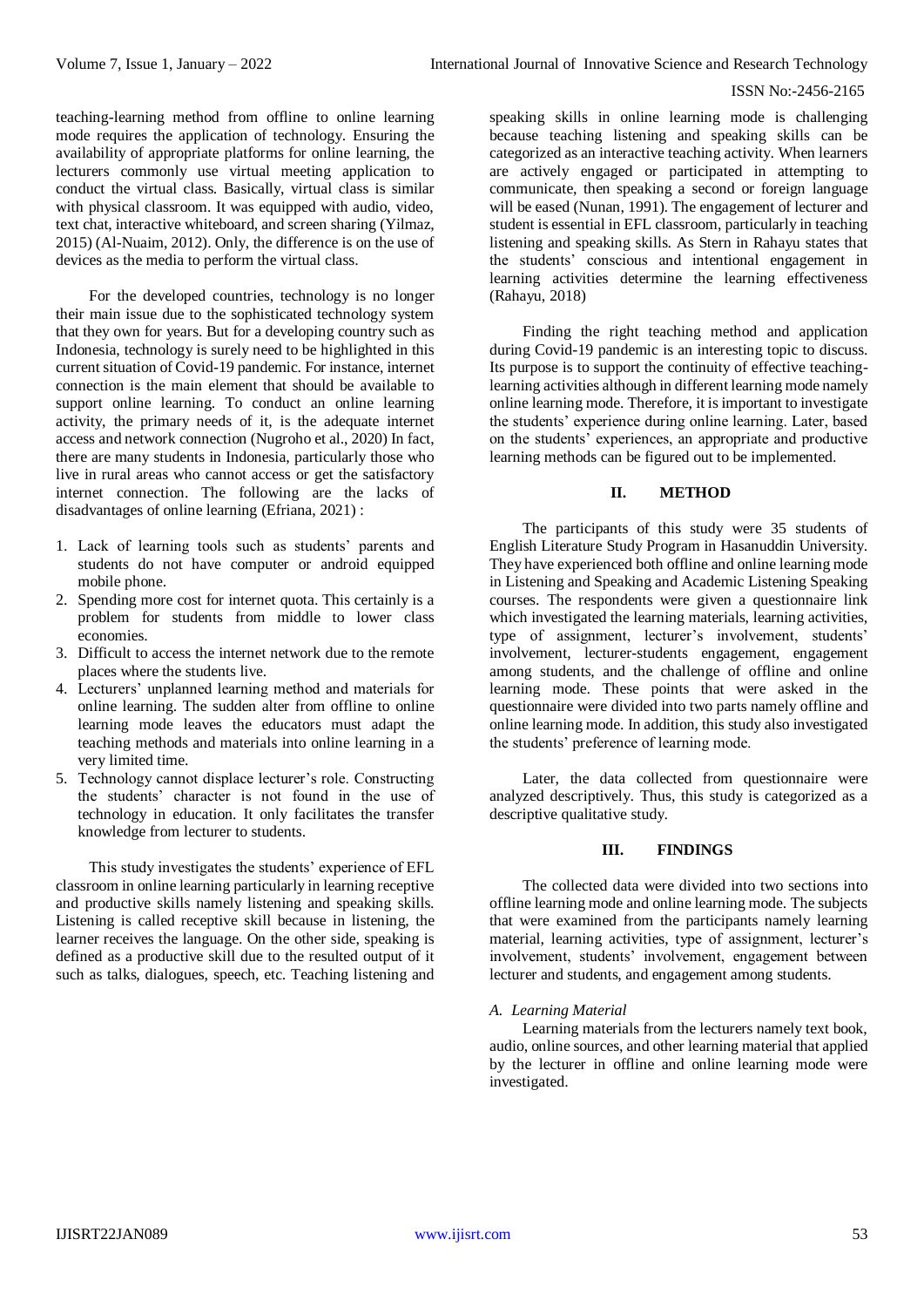|                                                    |                | <b>Percentage</b>                 |                    |
|----------------------------------------------------|----------------|-----------------------------------|--------------------|
| <b>Questions</b>                                   | <b>Options</b> | <b>Offline</b><br><b>Learning</b> | Online<br>Learning |
| 1. What is/are the material that the lecturer use? | Text book      | 94                                | 69                 |
|                                                    | Audio          | 94                                | 77                 |
|                                                    | Online sources | 46                                |                    |
|                                                    | Other          |                                   |                    |

Table 1:- Learning Material

The chart shows that text book and audio is the most dominant used learning materials in offline learning mode class of listening and speaking. 94% of the respondents said the lecturer used text book and audio in teaching. Moreover, 46% of the respondents choose online source as learning material and there was no other learning material utilized in listening speaking class.

There was an increase in the use of online sources in the online learning mode. 71% of the respondents were given online sources in their listening and speaking class. While 69% of the respondents used text book and 77% used audio. Beside text book, audio and online sources, there was also no other learning material used in online learning mode.

*B. Learning Activities*

The learning activities that commonly implemented in listening and speaking class are performing speaking/dialogue, independent listening, group activity/discussion. In the questionnaire, the option of 'other' learning activity was given to provide other learning activities that implemented in listening and speaking class.

|  |  | Table 2:- Learning Activities |
|--|--|-------------------------------|
|--|--|-------------------------------|

|                                                                                 |                              | Percentage     |          |
|---------------------------------------------------------------------------------|------------------------------|----------------|----------|
| <b>Ouestions</b>                                                                | <b>Options</b>               | <b>Offline</b> | Online   |
|                                                                                 |                              | Learning       | Learning |
| 2. What is/are the type of learning activities that<br>applied by the lecturer? | Performing speaking/dialogue | 94             | 46       |
|                                                                                 | Independent listening        |                | 89       |
|                                                                                 | Group activity/discussion    | 94             | 55       |
|                                                                                 | Other                        |                |          |

The students most dominantly performed speaking/dialogue in offline learning mode in listening and speaking class (94%). The second most frequent learning activity was group activity/discussion (91%). In addition, 71% of the respondents experienced independent listening and no other learning activities were performed in listening and speaking class.

In the online learning mode of listening and speaking class, the most frequent learning activity was independent listening (89%). There was a decrease in the implementation of performing speaking/dialogue (46%) and group activity/discussion (55%). The other learning activity applied in online learning mode was personal assignment (3%).

## *C. Types of Assignment*

In this part, the types of assignment that investigated were filling gap (listening task), short-answer question, creating speaking video, creating speaking audio, and other option of assignment type was also provided.

|                                                                      |                         | Percentage     |                 |
|----------------------------------------------------------------------|-------------------------|----------------|-----------------|
| <b>Ouestions</b>                                                     | <b>Options</b>          | <b>Offline</b> | Online          |
|                                                                      |                         | Learning       | <b>Learning</b> |
| 3. What is/are the type of assignment that given by the<br>lecturer? | Filling gap (listening) | 86             | 60              |
|                                                                      | Short-answer question   | 83             | 83              |
|                                                                      | Creating speaking video | 66             | 63              |
|                                                                      | Creating speaking audio | 46             | 63              |
|                                                                      | Other                   |                |                 |

Table 3:- Types of Assignment

The given task to 86% percent of the respondents was filling gap (listening task) and 83% of the respondents given shortanswer question task. 66% of the respondents did creating speaking video task and 46% of the respondents created speaking audio. The other type of assignment was retelling in front of the class what the respondents had listened (9%).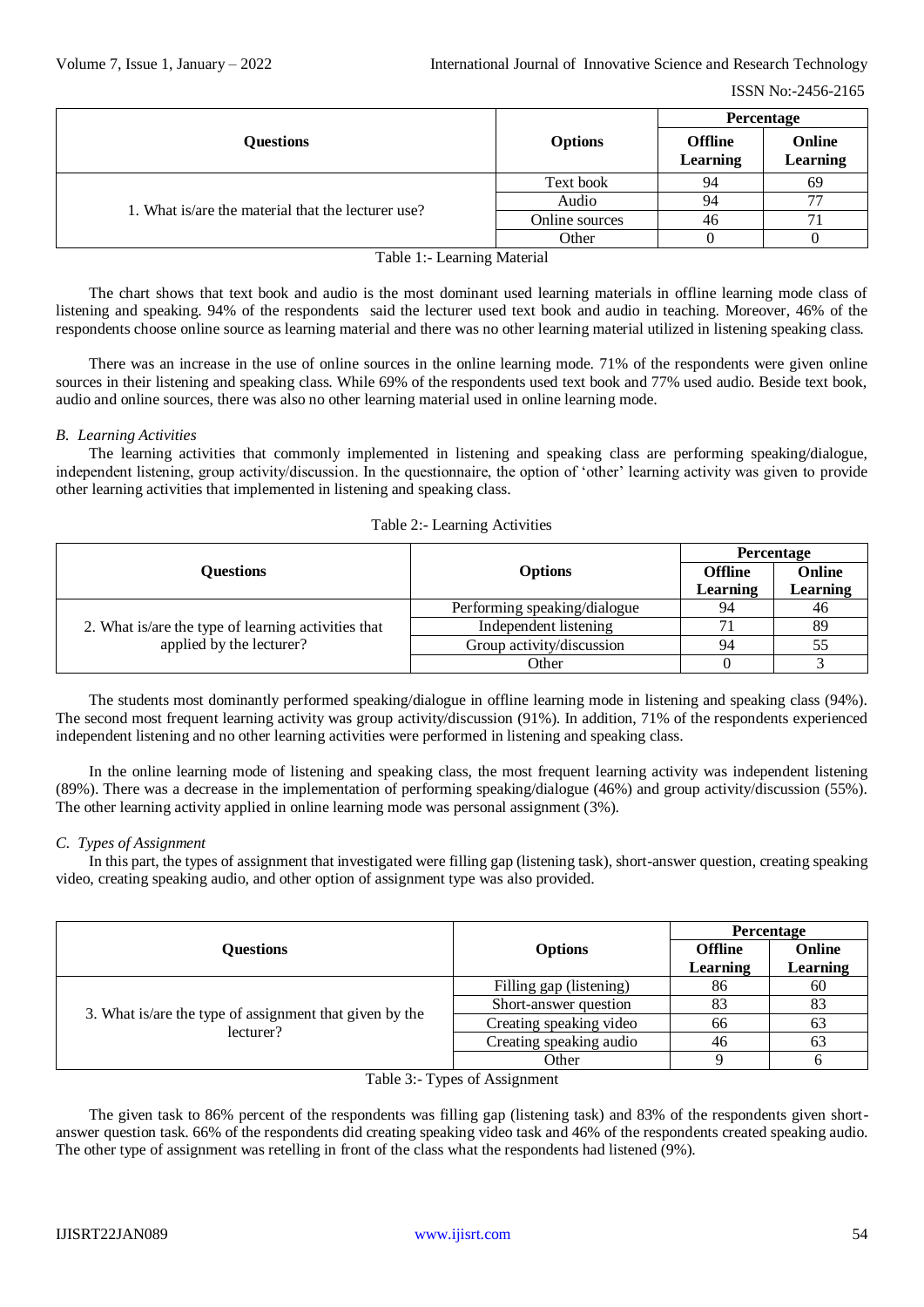There was an increase in creating speaking audio task in online learning mode. 63% of the respondents was given this type of assignment during online learning mode. The percentage of short-answer question was similar in offline and online learning mode. Filling gap (listening) use was decreased into 60% and creating speaking video was also decreased into 63%. The other type of assignment given to the respondents in the online learning was group video presentation (6%).

## *D. Lecturer's Involvement*

Beside investigating the teaching instruments (learning materials, learning activities, types of assignment), this study also investigated lecturers' involvement in both offline and online learning mode.

|                                       |                        | Percentage                 |                    |
|---------------------------------------|------------------------|----------------------------|--------------------|
| <b>Ouestions</b>                      | <b>Options</b>         | <b>Offline</b><br>Learning | Online<br>Learning |
| 4. How is the lecturer's involvement? | Very actively involved |                            |                    |
|                                       | Actively involved      | 23                         | 60                 |
|                                       | Not actively involved  |                            |                    |
| Table 4:- Lecturer's Involvement      |                        |                            |                    |

It can be seen in the chart that in offline learning mode, the lecturer was very actively involved (71%) and actively involved (23%) in the listening and speaking class. There was only 6% of the respondents who said that the lecturer was not actively involved.

In online learning mode, the lecturer of listening and speaking course was no longer very actively involved (6%). The lecturer was remained actively involved (60%). Moreover, the lecturer's involvement was decreased (31% of the respondents said the lecturer was not actively involved).

### *E. Student's Involvement*

This part investigated students' involvement in the learning activity during offline and online learning class mode.

|                                      |                        | Percentage                 |                           |
|--------------------------------------|------------------------|----------------------------|---------------------------|
| <b>Ouestions</b>                     | <b>Options</b>         | <b>Offline</b><br>Learning | Online<br><b>Learning</b> |
| 5. How is the student's involvement? | Very actively involved |                            |                           |
|                                      | Actively involved      | 49                         | 40                        |
|                                      | Not actively involved  |                            | 54                        |
| Table 5:- Student's Involvement      |                        |                            |                           |

The students were very actively involved (51%) and actively involved (49%). There was no student who not actively involved in offline learning mode.

There was a significant change in the students' involvement during online learning mode. The respondents who not actively involved were 54% and 40% of the respondents who remain actively involved. It was only 6% of the respondents who stayed very actively involved.

## *F. Lecturer and Students Engagement*

Based on the collected data, there was a quite meaningful difference of the lecturer and student's engagement in both offline and online learning mode.

|                                                                 |                | Percentage     |               |
|-----------------------------------------------------------------|----------------|----------------|---------------|
| <b>Ouestions</b>                                                | <b>Options</b> | <b>Offline</b> | Online        |
|                                                                 |                | Learning       | $\mu$ earning |
| 6. How is the engagement between the lecturer and the students? | Highly engaged | 63             |               |
|                                                                 | Engaged        | 34             | 20            |
|                                                                 | Low engaged    |                | 71            |

Table 6:- Lecturer & Students Involvement

In the offline learning mode of listening and speaking class, the lecturer and the students are highly engaged (63%). 34% of the respondents said the lecturer and students are engaged, and 3% said low engaged.

In the online learning mode, there was a significant change in the engagement between the lecturer and the students. 71% of the respondents stated that the engagement of lecturer and students was low engaged. There were 20% of the respondents who said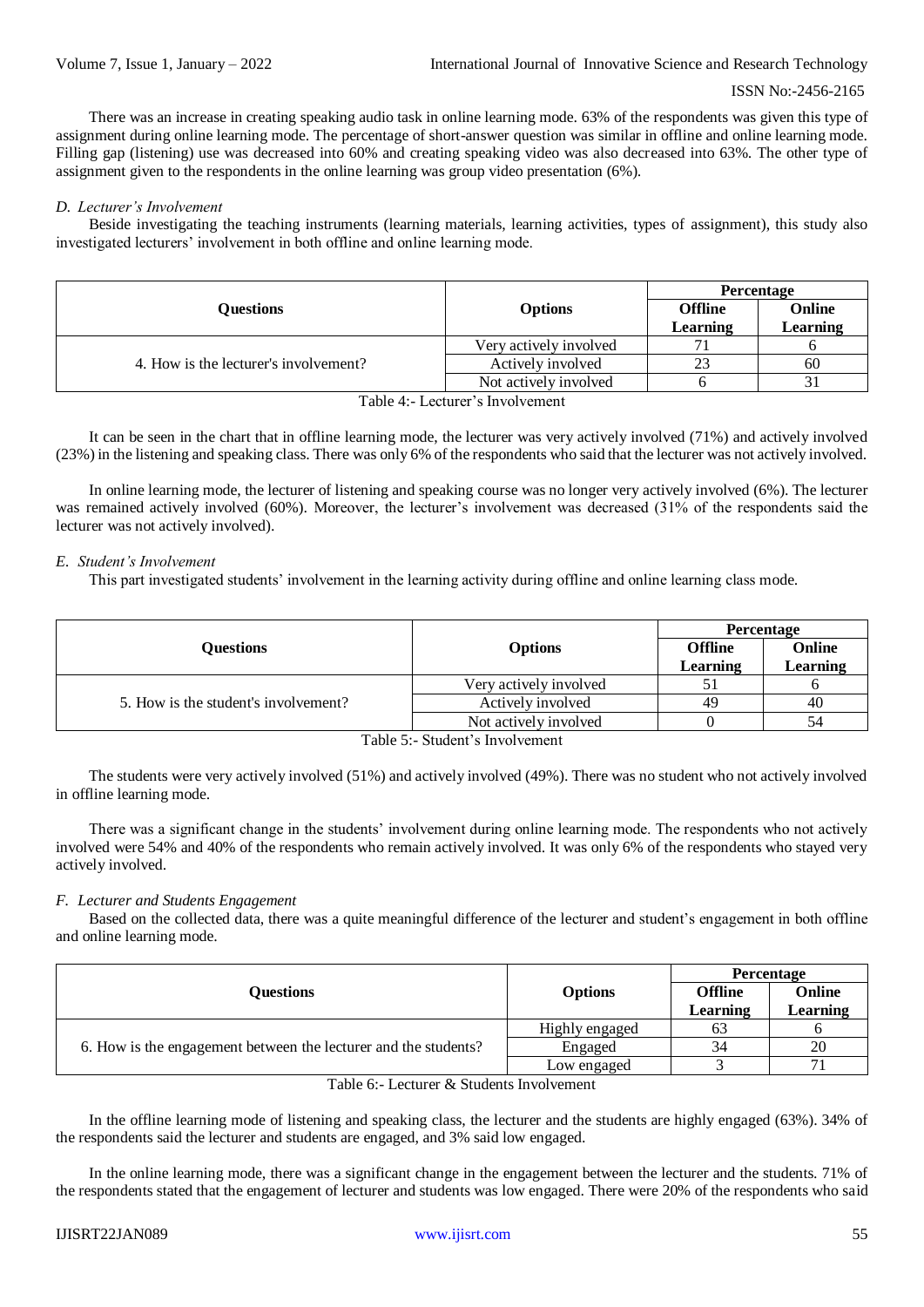that the lecturer and the students were engaged during online learning class. In addition, 6% of the students said the lecturer and the students were highligh engaged in online learning mode.

#### *G. Engagement among Students*

The engagement among students in both offline and online learning mode of listening and speaking class was also investigated through the questionnaire.

|                | Percentage     |          |
|----------------|----------------|----------|
| <b>Options</b> | <b>Offline</b> | Online   |
|                | Learning       | Learning |
| Highly engaged | 60             |          |
| Engaged        | 34             | 43       |
| Low engaged    |                |          |
|                |                |          |

Table 7:- Engagement among Students

Generally, the students were highly engaged in offline learning mode of listening and speaking class (60%) and engaged (34%). There was 6% of the respondents who said that the engagement among students is low.

Similar with the engagement of the lecturer and students mentioned previously, the engagement of students in online learning mode was significantly change. There was only 6% of the respondents who stated that the students were highly engaged. 43% of the respondents said the students were engaged. While 51% of the respondents stated that the engagement among students was low engaged.

*H. Students Learning Mode Preference*



Chart 1:- Students Learning Mode Preference

The last point that was asked to the respondents through the questionnaire is the students' preference of learning

### **IV. DISCUSSIONS**

The learning materials that used by the lecturer in teaching listening and speaking were similar in both offline and online learning mode. There was no other learning material beside text book, audio, and online sources that used in this course. It happened due to the limited time given to the lecturer to prepare the appropriate material that was adaptive in online class. The text book was scanned and the file of the scanned text book was given to the students. The materials for listening and speaking activities were integrated in one book. Therefore, the use of audio is almost as frequent as the use of text book. There was an increase in the use of online sources as the learning material. It enabled students to study independently when there was no virtual meeting through meeting apps such as *zoom* or *google meet.* The lecturers rarely held virtual meetings considering the students to keep their internet quota.

mode. The data shows that the students preferred offline learning mode (78%) rather than online learning mode (22%).

The most frequent learning activities in offline learning mode was performing speaking/dialogue and group activity/discussion. It is naturally conducted in listening and speaking class. But, in online learning mode class, performing speaking/dialogue was hard to do. It was possible to perform speaking/dialogue in virtual class, but not all students were encouraged to speak up. In addition, in the virtual class, the students sometimes encountered poor network connection caused by the remote area where they lived. In online learning mode of listening and speaking class, independent listening is the most frequent applied learning activities. In line with the applied learning material mentioned previously in online learning mode, the students were given the audio for them to do the independent listening. This learning activity was implemented because it saved more internet quota than in the other learning activities.

Types of assignments that given more frequently in offline learning were filling gap and short-answer questions. The least frequent form of assignment given in offline